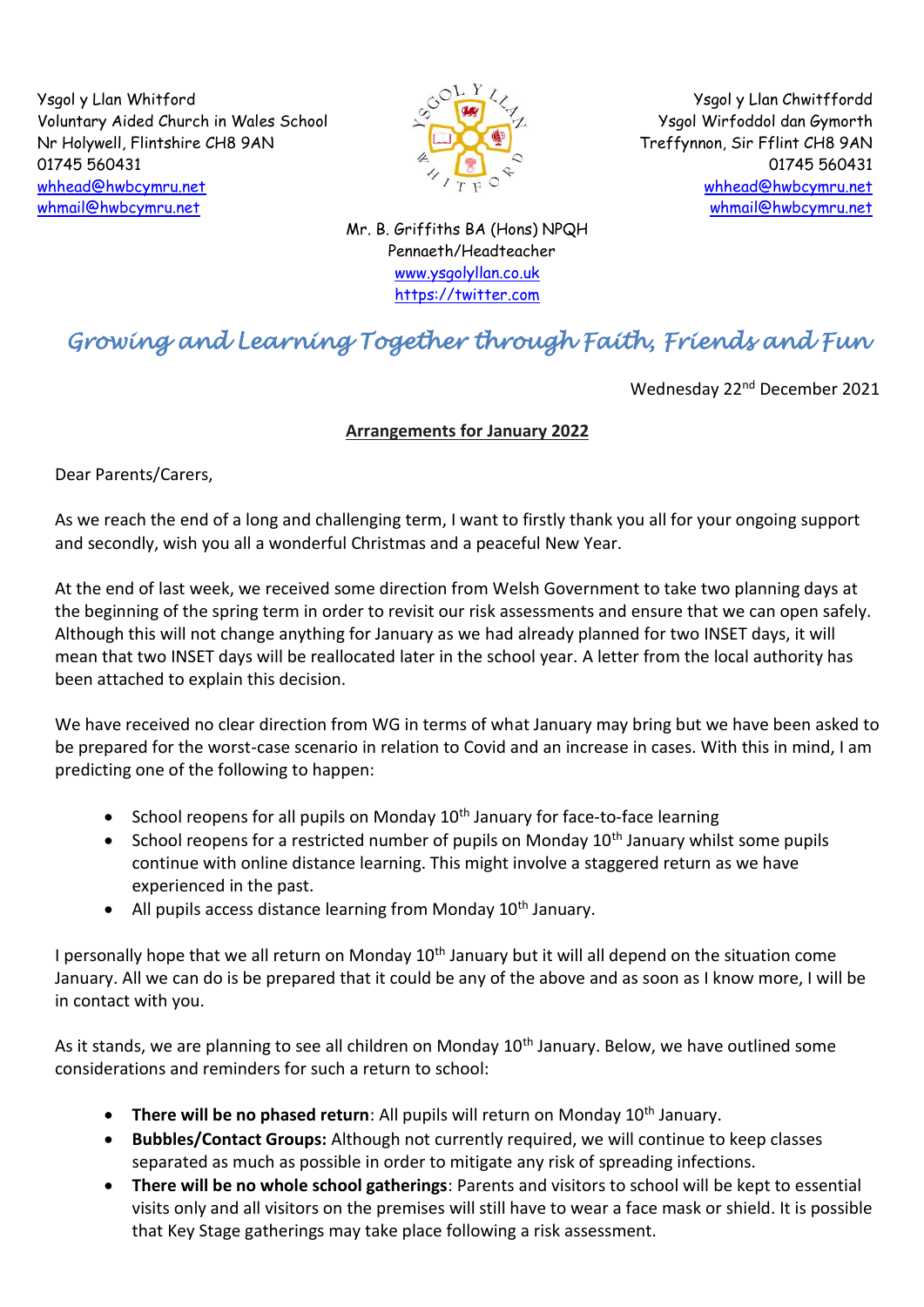- **Breakfast Club will be open.** Again, we encourage you to use the breakfast club, specifically the free breakfast club from 8.30am so that we have less people waiting in cars. Paid breakfast club runs from 8.00am – 8.30am and costs £2.50. Free breakfast club begins at 8.30am and we ask that children are dropped off no later than 8.45am. Nursery children can also attend for the £2.50 fee.
- **FP times: 8.55am – 3.10pm**. Please send children to breakfast club before 8.45am **OR** wait in your cars until called down at 8.55am by a member of staff. For collection, we will keep the current procedure in place and you are asked to collect your child at 3.10pm.
- **KS2 times: 8.55am – 3.15pm**. Please send children to breakfast club before 8.45am **OR** wait in your cars until called down at 8.55am. For collection, we will keep the current procedure in place but you are asked to collect your child at 3.15pm.
- **Nursery times: 1.00pm – 3.00pm**. Parents are invited to park beside the driveway in the adjacent car park for drop off and collection times. For drop off, parents can walk children up to the side entrance at 1.00pm, maintaining a social distance from other parents. A home time, parents can wait alongside the hedgerow at the bottom of the car park and the children will be brought down to the main gate. We ask that parents continue to social distance and wear face coverings.
- Playgroup. Playgroup will open on Monday 10<sup>th</sup> January.
- **Families with siblings in different key stages.** For a small number of parents who have children in different key stages, you are encouraged to park on the road down from the school, adjacent to the Church. Please then cross over and wait alongside the hedgerow for your youngest child. You are then welcome to wait here until KS2 children come out. **ONLY** parents with siblings in different key stages should be waiting here.
- **After School Club.** After school club open as usual and will close at 5.15pm

| Thursday 6 <sup>th</sup> & 7 <sup>th</sup> January | Planning days                                 |
|----------------------------------------------------|-----------------------------------------------|
| Monday 10 <sup>th</sup> January                    | All year groups (Rec-Yr6) including Nursery & |
|                                                    | Playgroup                                     |
| <b>Foundation Phase</b>                            | $8.55$ am $-3.10$ pm                          |
| Key Stage 2                                        | $8.55$ am – $3.15$ pm                         |
| Nursery                                            | $1.00pm - 3.00pm$                             |

## **Back to School Timetable and Times:**

We encourage parents to take advantage of the breakfast club to avoid too many cars waiting in the morning where we are unable to accommodate a staggered start.

## **School Uniform and PE Kits**

The wearing of the correct school uniform is essential for school – please adhere to the correct uniform. We need to promote safe hygiene practices and therefore encourage you to change your child's uniform as regularly as possible. Please do not feel that you have to purchase a branded uniform with a school logo. Jumpers, cardigans and polo shirts in school colours are fine.

PE kits are to be worn on the day(s) your child has PE and remember that we have now added joggers and hoodies to the PE kit list at Forresters/Monk House. Again, these **MUST** be school colours (hoodies or plain navy tops). Children **must not** wear any branded training gear as an alternative to the school PE kit.

#### **Communication**

Class teachers will continue to communicate with you via SeeSaw and/or Google Classroom. It is important that you are registered to your child's account.